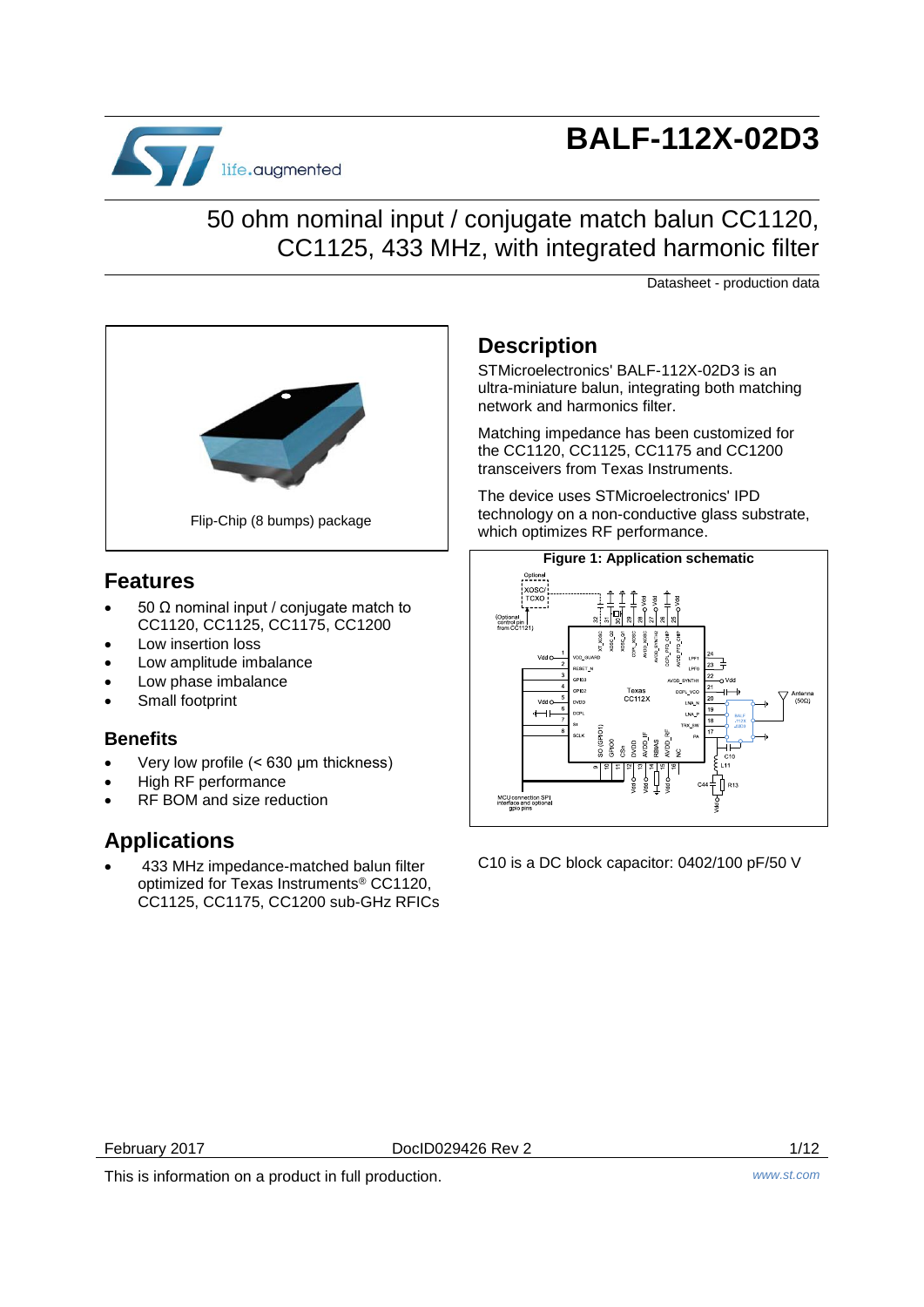## **1 Characteristics**

| Symbol           | <b>Parameter</b>                                                               |       | Unit |       |     |  |  |
|------------------|--------------------------------------------------------------------------------|-------|------|-------|-----|--|--|
|                  |                                                                                | Min.  | Typ. | Max.  |     |  |  |
| $P_{IN}$         | Input power RFIN                                                               |       |      | 20    | dBm |  |  |
| V <sub>ESD</sub> | ESD ratings MIL STD883C (HBM: C = 100 pF,<br>$R = 1.5 \Omega$ , air discharge) | 1300  |      |       | V   |  |  |
|                  | ESD ratings machine model (MM: $C = 200$ pF,<br>$R = 25 W$ , L = 500 nH)       | 250   |      |       |     |  |  |
| Тор              | Operating temperature                                                          | $-40$ |      | $+85$ | °C  |  |  |

### **Table 1: Absolute maximum ratings (limiting values)**

### **Table 2: Electrical characteristics and RF performance (Tamb = 25 °C) RX balun**

| <b>Symbol</b>         | <b>Parameter</b>               |        | Value              |       |            |  |  |
|-----------------------|--------------------------------|--------|--------------------|-------|------------|--|--|
|                       |                                | Min.   | Typ.               | Max.  | Unit       |  |  |
| $Z_{RX}$              | Nominal differential impedance |        | Match to<br>CC112X |       | Ω          |  |  |
| ZANT                  | Antenna impedance              |        | 50                 |       | Ω          |  |  |
|                       | Frequency range (bandwidth)    | 431    |                    | 436   | <b>MHz</b> |  |  |
| S21 <sub>RX-ANT</sub> | Insertion loss in bandwidth    | $-1.9$ | $-1.7$             |       | dB         |  |  |
| $S11_{ANT}$           | Input return loss in bandwidth |        | $-20$              | $-18$ | dB         |  |  |
| Phase imbal           | Output phase imbalance         | 0      | 1.7                | 10    | $\circ$    |  |  |
| Ampl_imbal            | Output amplitude imbalance     |        | 0.3                | 1     | dB         |  |  |

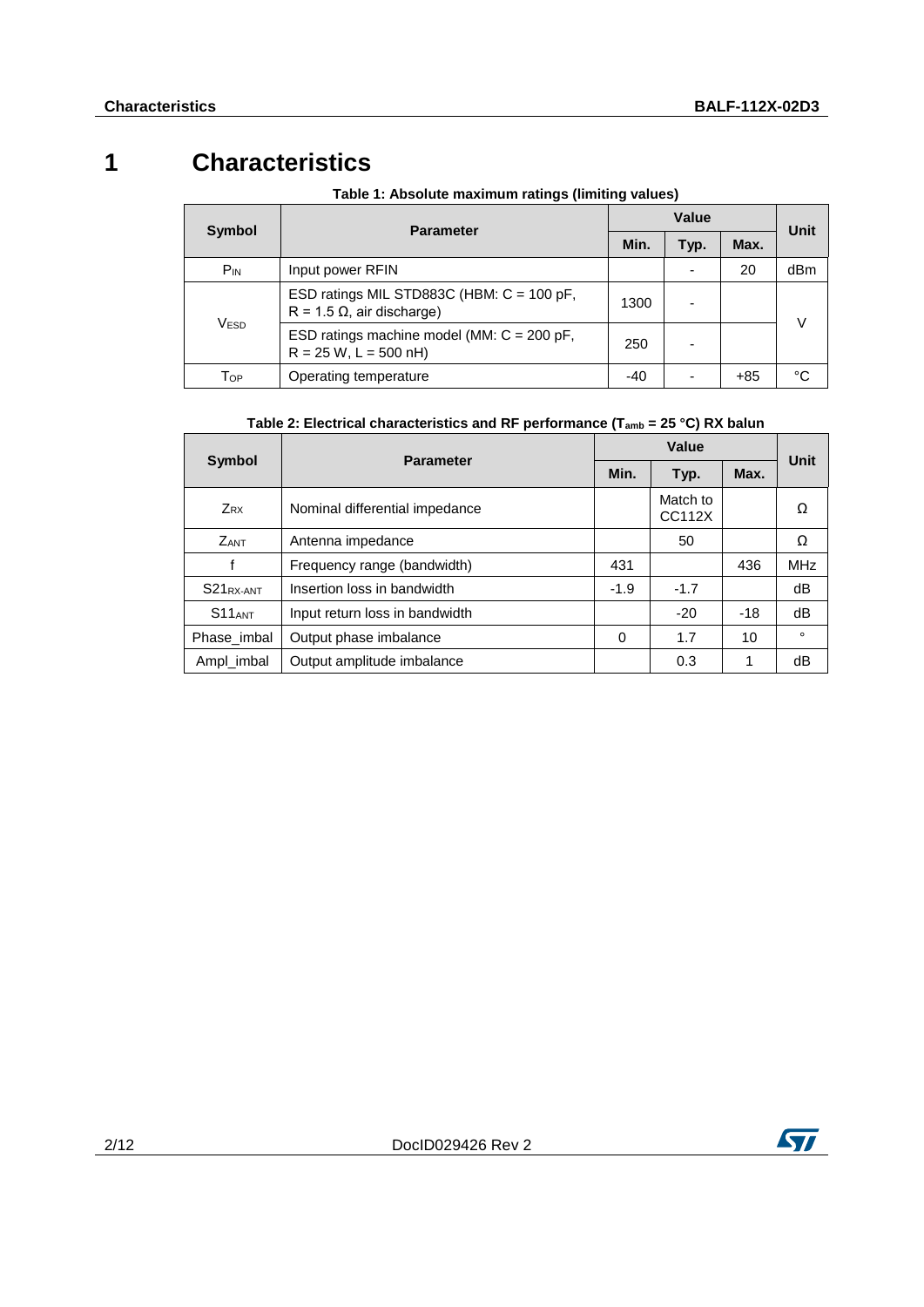### **BALF-112X-02D3 Characteristics**

|                        |                                | <b>Test condition</b> |        | <b>Unit</b>        |       |            |
|------------------------|--------------------------------|-----------------------|--------|--------------------|-------|------------|
| Symbol                 | <b>Parameter</b>               |                       | Min.   | Typ.               | Max.  |            |
| <b>Z</b> <sub>TX</sub> | Nominal TX impedance           |                       |        | Match to<br>CC112X |       | Ω          |
| <b>ZANT</b>            | Antenna impedance              |                       |        | 50                 |       | Ω          |
| f                      | Frequency range (bandwidth)    |                       | 431    |                    | 436   | <b>MHz</b> |
| S21 <sub>TX-ANT</sub>  | Insertion loss in bandwidth    |                       | $-1.5$ | $-1.3$             |       | dB         |
| $S11_{ANT}$            | Input return loss in bandwidth |                       |        | $-12$              | $-10$ | dB         |
|                        |                                | Attenuation at 2 fo   |        | -40                | -26   |            |
|                        |                                | Attenuation at 3 fo   |        | -52                | -46   |            |
| Att                    | Harmonic levels                | Attenuation at 4 fo   |        | -31                | $-30$ |            |
|                        |                                | Attenuation at 5 fo   |        | -35                | -32   | dBm        |
|                        |                                | Attenuation at 6 fo   |        | -32                | $-28$ |            |
|                        |                                | Attenuation at 7 fo   |        | -48                | -44   |            |

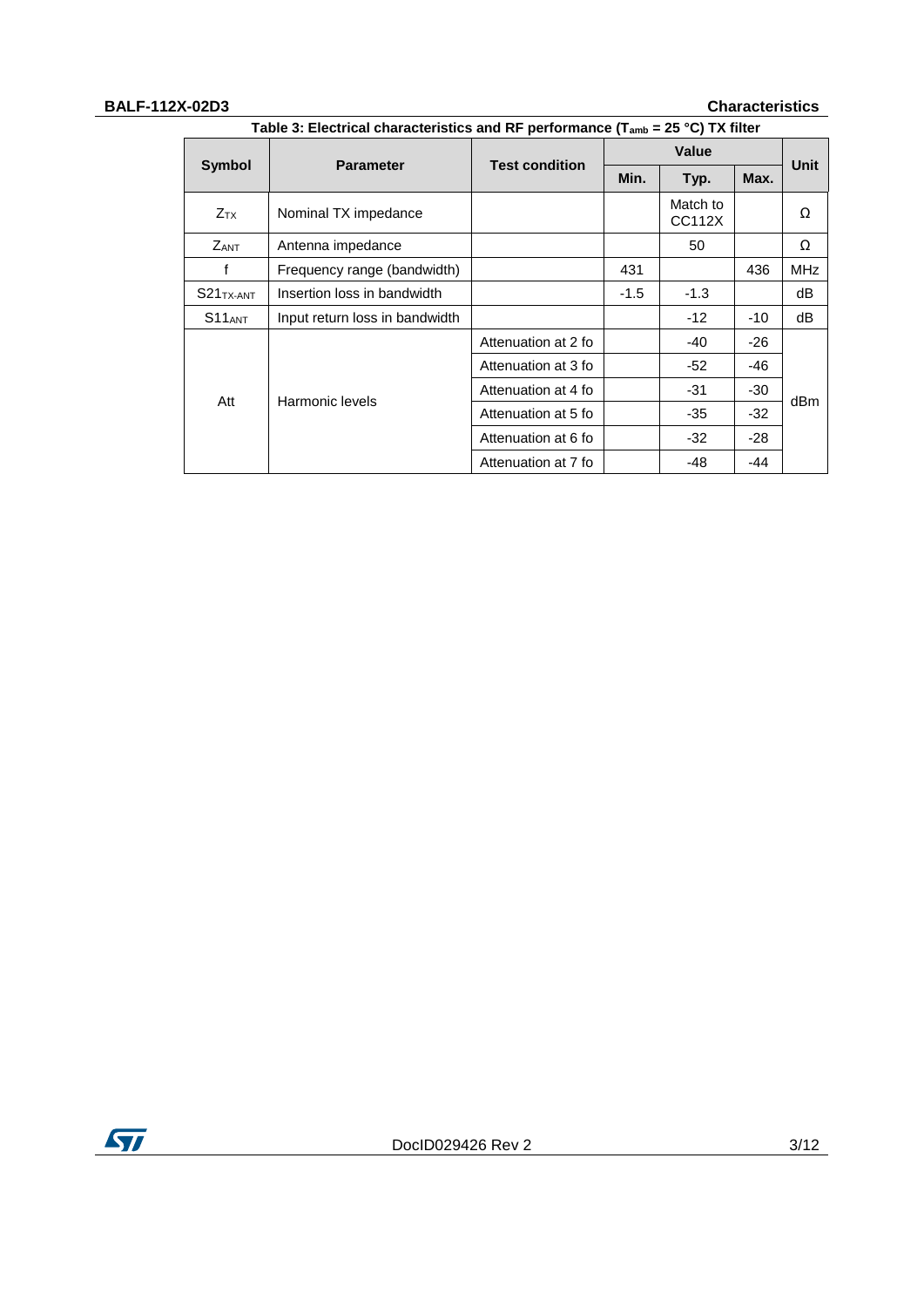### **Characteristics BALF-112X-02D3**









4/12 DocID029426 Rev 2

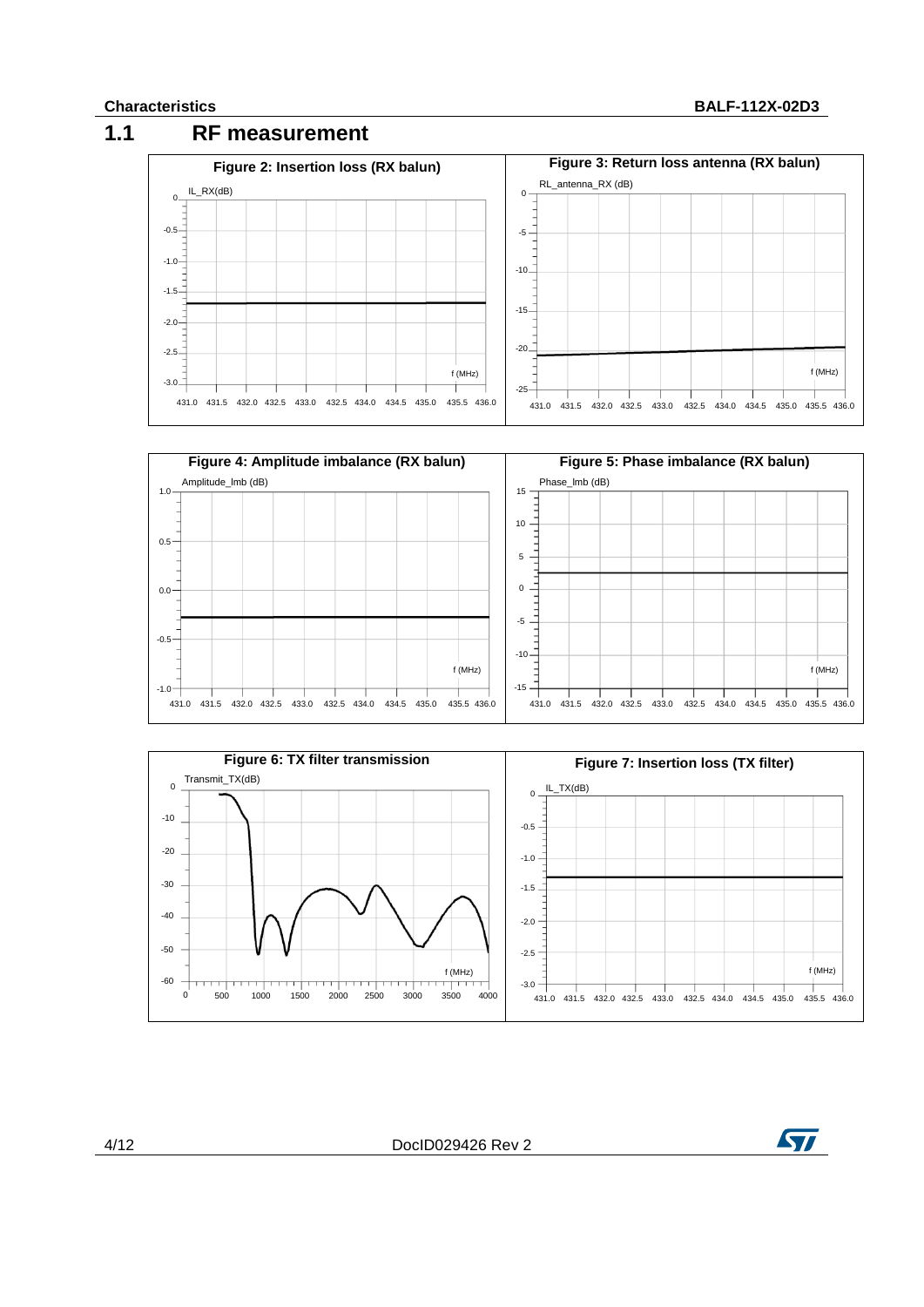

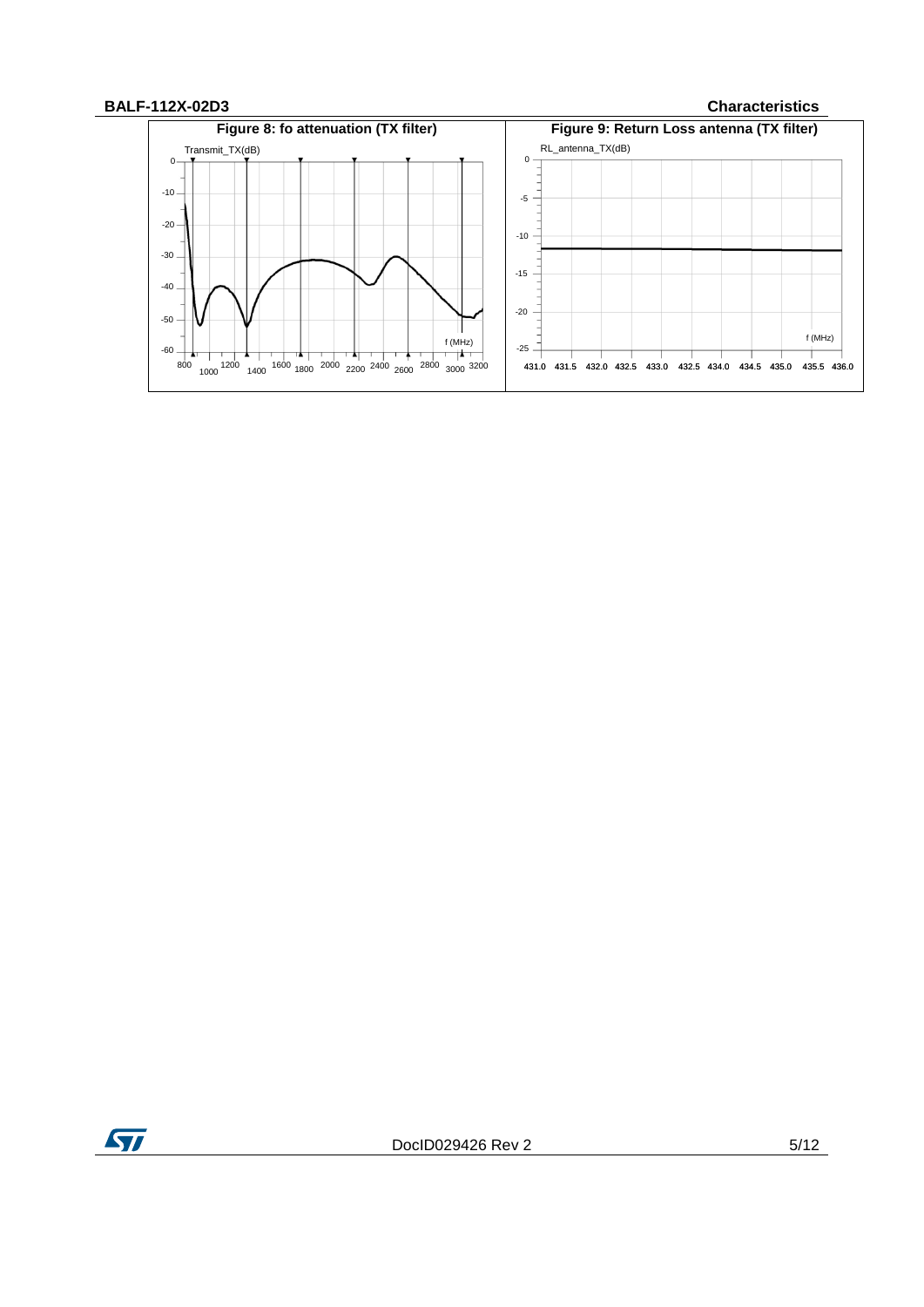## **2 Package information**

In order to meet environmental requirements, ST offers these devices in different grades of ECOPACK® packages, depending on their level of environmental compliance. ECOPACK® specifications, grade definitions and product status are available at: *www.st.com*. ECOPACK® is an ST trademark.

## **2.1 Flip-Chip CSPG 0.4 package information**



### **Table 4: Flip-Chip CSPG 0.4 mechanical data**

| <b>Dimensions</b> | <b>Frequency</b> | Α1   | Α2   | <b>B1</b> | B <sub>2</sub> | <b>B3</b> | C <sub>1</sub> | C <sub>2</sub> | C <sub>3</sub> | C <sub>4</sub> |     | D <sub>2</sub> | D <sub>3</sub> |     |
|-------------------|------------------|------|------|-----------|----------------|-----------|----------------|----------------|----------------|----------------|-----|----------------|----------------|-----|
| BAL-112X-02D3     | 433 MHz          | 1950 | 1870 | 225       | 750            | 500       | 223            | 1424           | 820            | 604            | 425 | 205            | 630            | 255 |

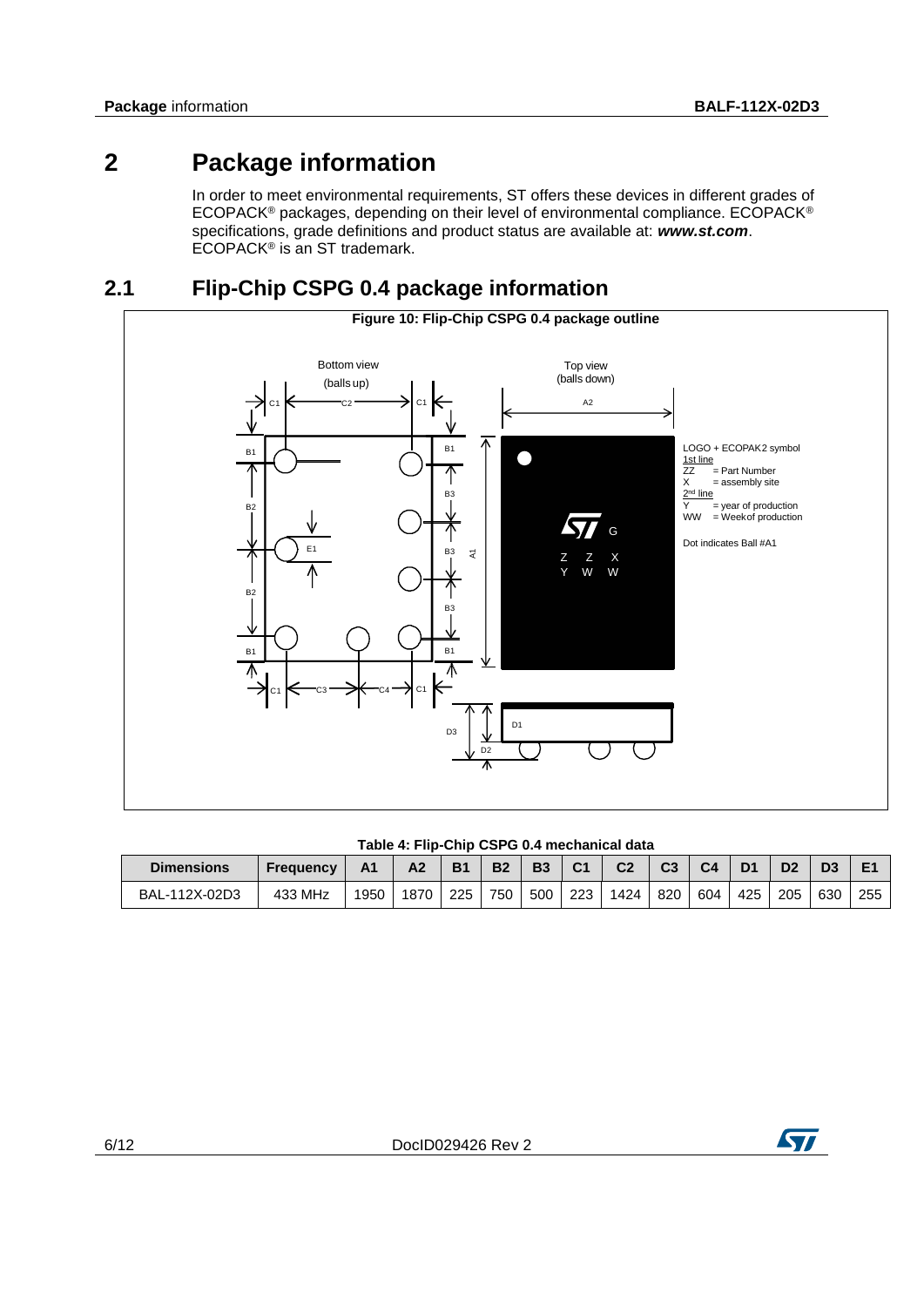### **BALF-112X-02D3 Package** information





**Figure 13: Ball assignment**

ST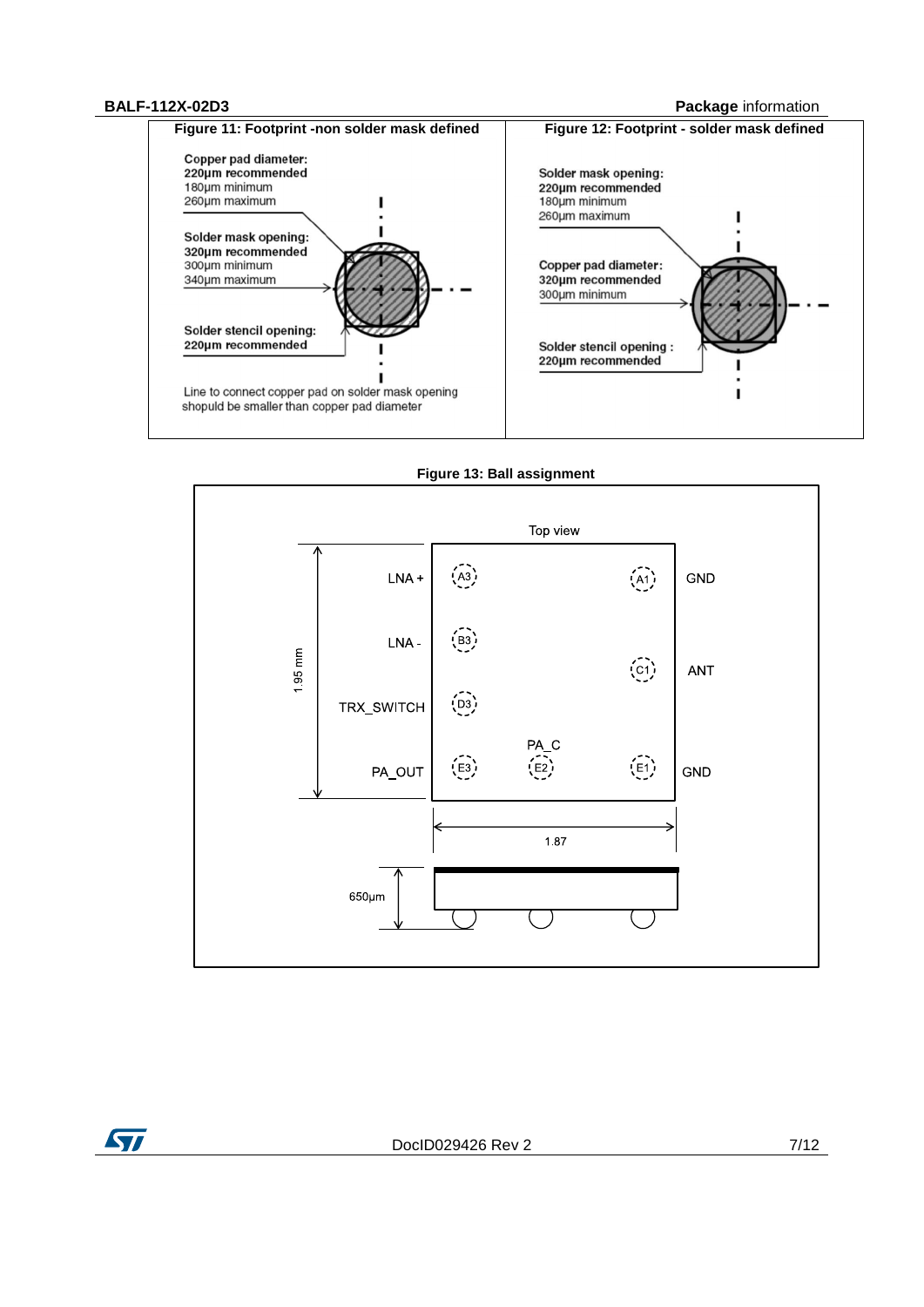| Table 5: Flip-Chip CSPG 0.4 ball description |             |                               |  |  |  |  |
|----------------------------------------------|-------------|-------------------------------|--|--|--|--|
| <b>Ball</b>                                  | <b>Name</b> | <b>Designation</b>            |  |  |  |  |
| A1                                           | <b>GND</b>  | Ground                        |  |  |  |  |
| A3                                           | LNA-        | Connect to LNA N              |  |  |  |  |
| B <sub>3</sub>                               | $LNA+$      | Connect to LNA P              |  |  |  |  |
| C <sub>1</sub>                               | <b>ANT</b>  | Connect to antenna            |  |  |  |  |
| D <sub>3</sub>                               | TRX SW      | Connect to TRX switch         |  |  |  |  |
| E1                                           | <b>GND</b>  | Ground                        |  |  |  |  |
| E <sub>2</sub>                               | PA C        | Connect to PA output thru C10 |  |  |  |  |
| E <sub>3</sub>                               | PA OUT      | Connect to PA                 |  |  |  |  |

**Figure 14: Application board EVB (4 layers)**



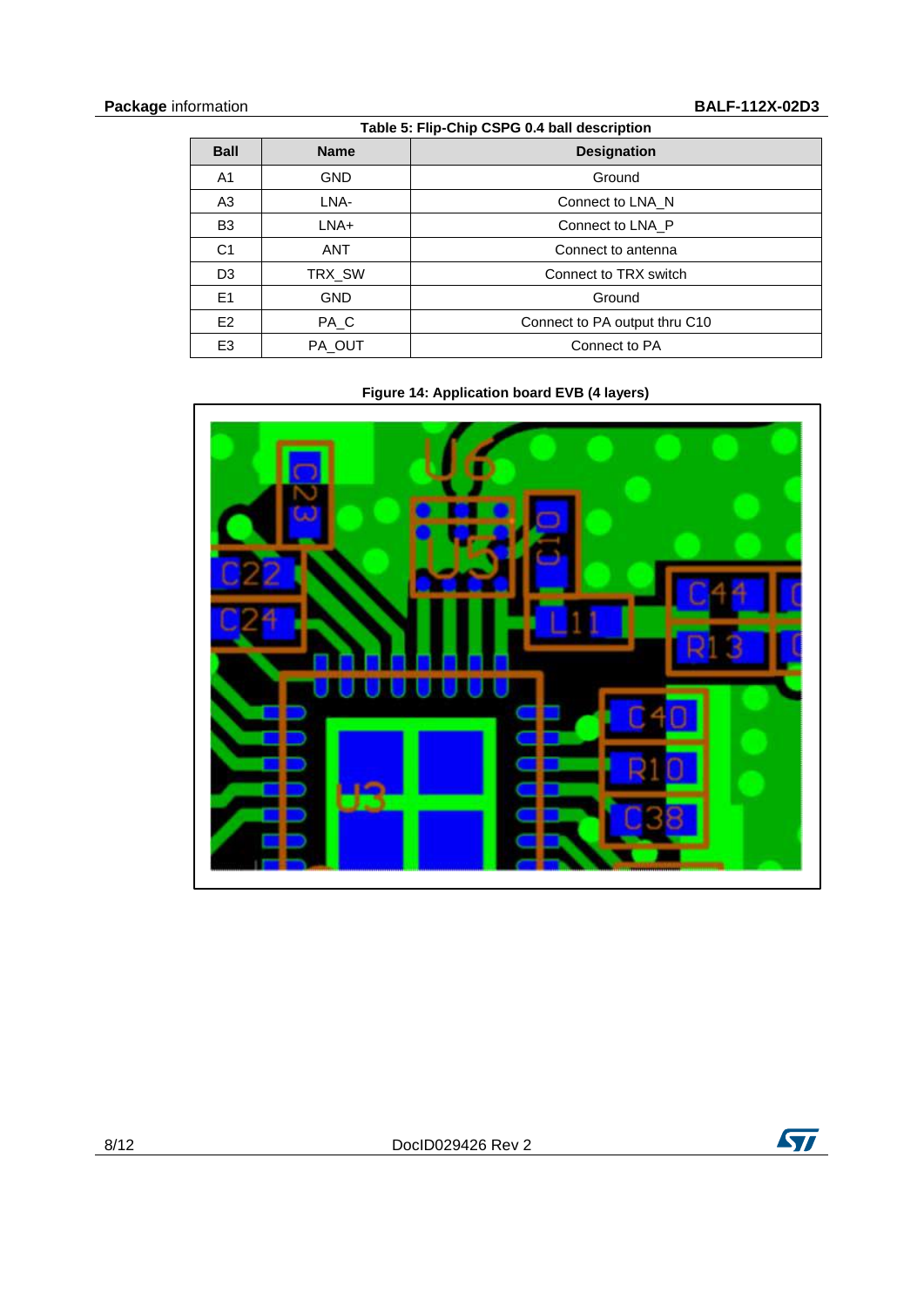

| Table 6: Bill of material |                  |         |                |                 |  |  |  |  |
|---------------------------|------------------|---------|----------------|-----------------|--|--|--|--|
| <b>Designation</b>        | <b>Reference</b> | Value   | Package        | <b>Comments</b> |  |  |  |  |
| L11                       | LQW15AN10NJ00D   | 56 nH   | 0402           | Wire wounded    |  |  |  |  |
| C <sub>10</sub>           |                  | 39 pF   | 0402           | 50 V            |  |  |  |  |
| R <sub>13</sub>           |                  | 18 Ohms | 0402           |                 |  |  |  |  |
| C44                       |                  | 56 pF   | 0402           | 50 V            |  |  |  |  |
| U3                        | CC1121           |         | <b>DFN 5X5</b> |                 |  |  |  |  |
| U6                        | BALF-112X-02D3   |         | FC 2 X 1.5     | 433 MHz         |  |  |  |  |

ST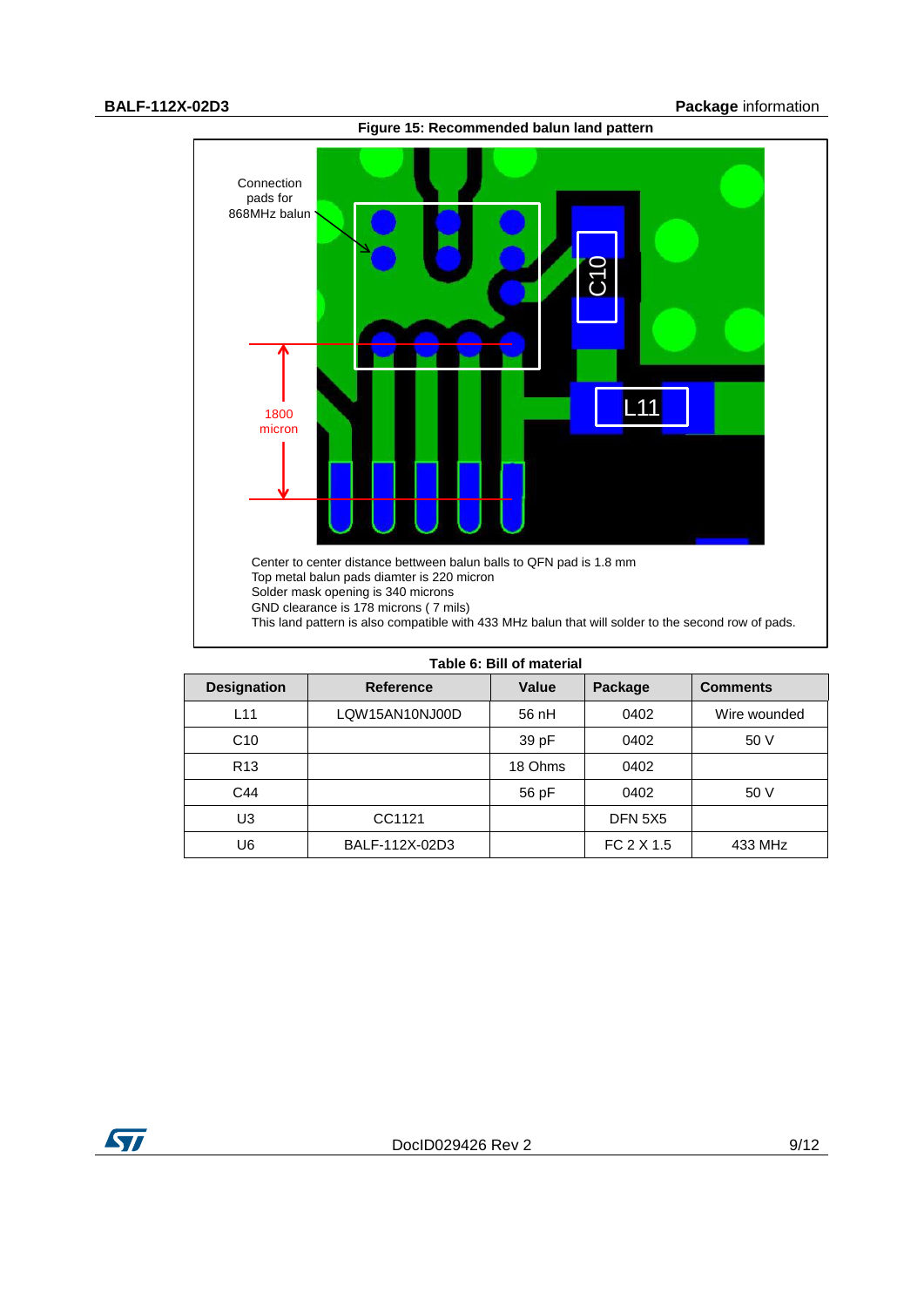# **2.2 Flip-chip CSPG 0.4 packing information**





10/12 DocID029426 Rev 2

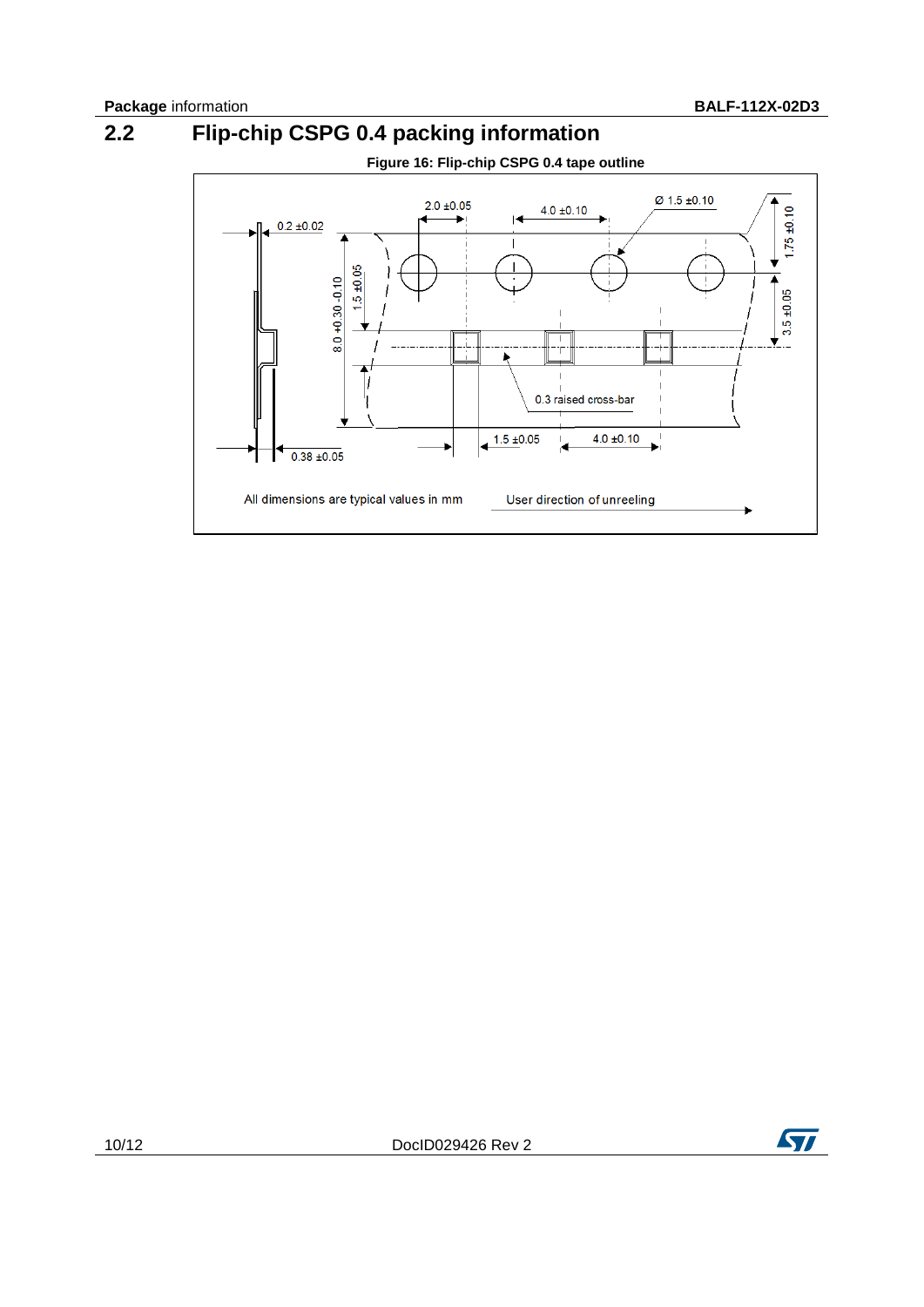## **3 Ordering information**

### **Table 7: Ordering information**

| Order code     | <b>Marking</b> | Weight<br><b>Package</b> |         | Base gtv. | Delivery mode |  |
|----------------|----------------|--------------------------|---------|-----------|---------------|--|
| BALF-112X-02D3 | TG             | Flip-Chip CSPG 0.4       | 3.94 ma | 5000      | Tape and reel |  |

## **4 Revision history**

### **Table 8: Document revision history**

| <b>Date</b> | <b>Revision</b> | <b>Changes</b>      |
|-------------|-----------------|---------------------|
| 07-Jul-2016 |                 | First issue.        |
| 24-Feb-2017 |                 | Updated front page. |

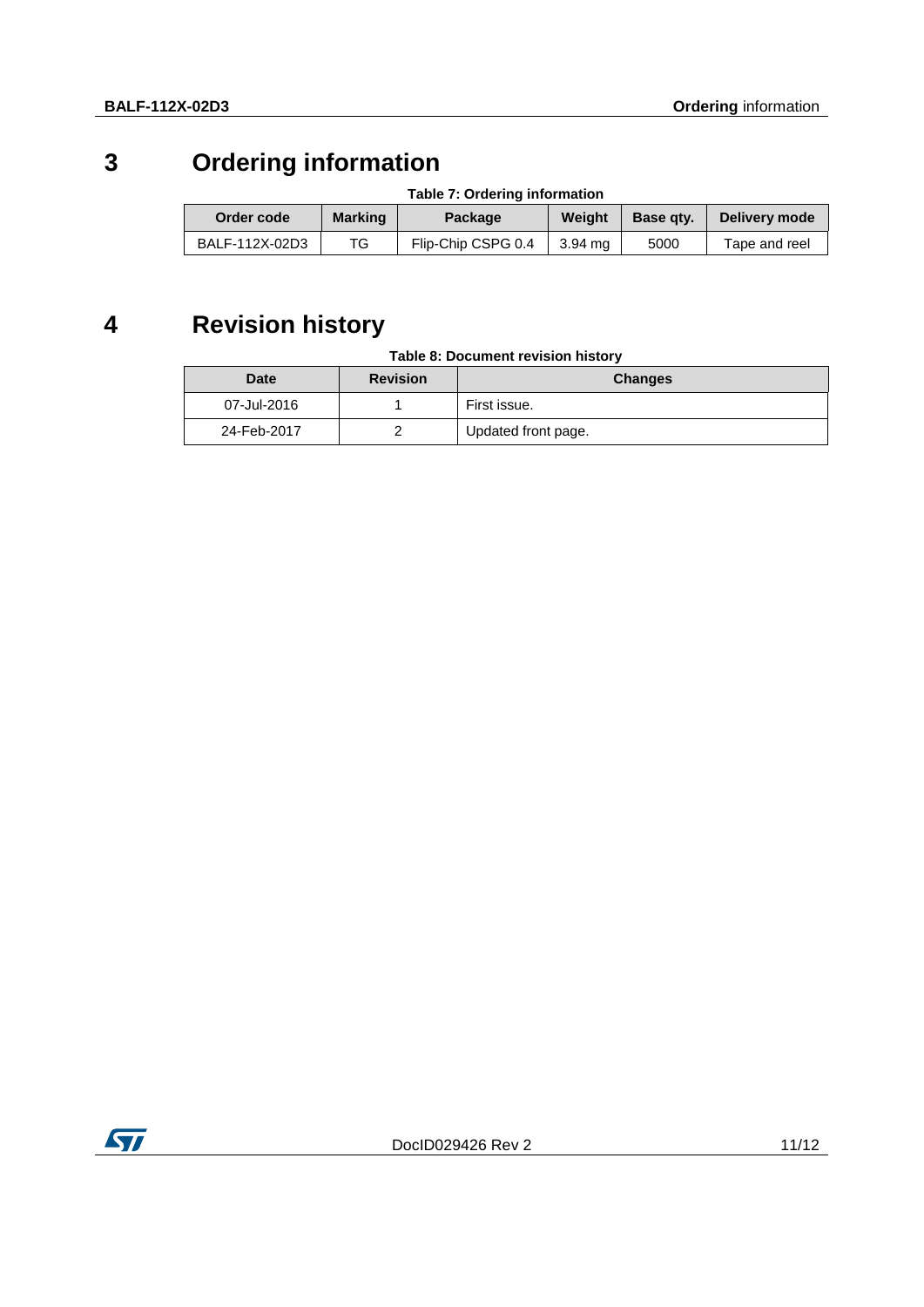### **IMPORTANT NOTICE – PLEASE READ CAREFULLY**

STMicroelectronics NV and its subsidiaries ("ST") reserve the right to make changes, corrections, enhancements, modifications, and improvements to ST products and/or to this document at any time without notice. Purchasers should obtain the latest relevant information on ST products before placing orders. ST products are sold pursuant to ST's terms and conditions of sale in place at the time of order acknowledgement.

Purchasers are solely responsible for the choice, selection, and use of ST products and ST assumes no liability for application assistance or the design of Purchasers' products.

No license, express or implied, to any intellectual property right is granted by ST herein.

Resale of ST products with provisions different from the information set forth herein shall void any warranty granted by ST for such product.

ST and the ST logo are trademarks of ST. All other product or service names are the property of their respective owners.

Information in this document supersedes and replaces information previously supplied in any prior versions of this document.

© 2017 STMicroelectronics – All rights reserved